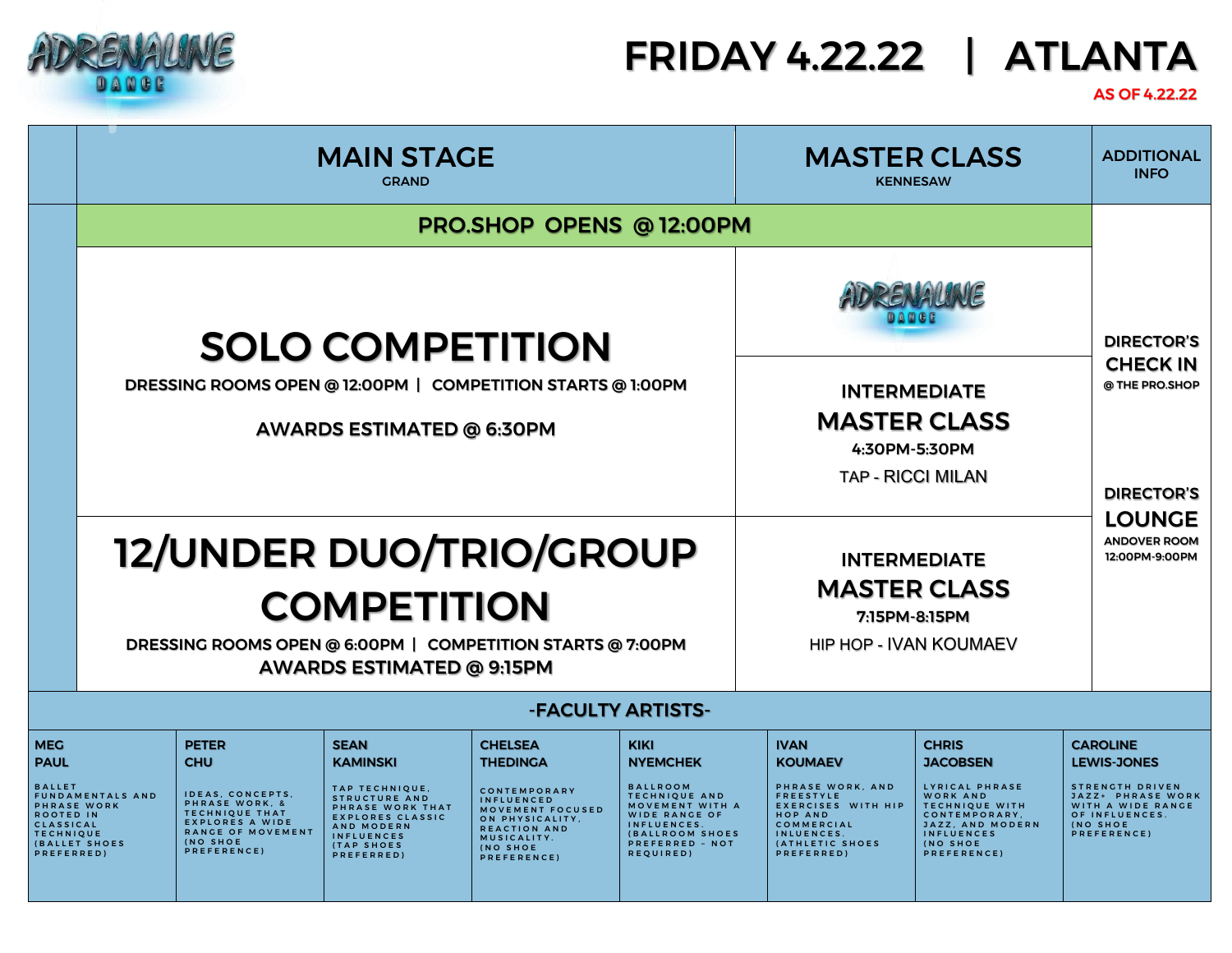|                                                                |                                                                                                                                | <b>SATURDAY 4.23.22</b><br><b>ATLANTA</b>   |                                           |                                                                              |                                                        |  |  |
|----------------------------------------------------------------|--------------------------------------------------------------------------------------------------------------------------------|---------------------------------------------|-------------------------------------------|------------------------------------------------------------------------------|--------------------------------------------------------|--|--|
|                                                                | <b>BALLROOM</b><br><b>GRAND</b>                                                                                                | <b>BALLROOM</b><br><b>HABERSHAW</b>         | <b>BALLROOM</b><br><b>KENNESAW</b>        | <b>BALLROOM</b><br><b>CHANCELLOR</b>                                         | <b>ADDITIONAL</b><br><b>INFO</b>                       |  |  |
|                                                                | <b>PRO.SHOP OPENS @ 7:00AM</b>                                                                                                 |                                             |                                           |                                                                              |                                                        |  |  |
| #ADRENALINEDANCE                                               | 13/OVER DUO/TRIO/GROUP COMPETITION<br>DRESSING ROOMS OPEN @ 7:00AM   COMPETITION STARTS @ 8:00AM<br>AWARDS ESTIMATED @ 11:45AM |                                             |                                           |                                                                              |                                                        |  |  |
|                                                                | 1:00PM-2:10PM<br>TN/SR - JACOBSEN                                                                                              | 1:05PM-2:10PM<br><b>LEWIS-JONES</b><br>JR-  | 1:10PM-2:10PM<br><b>CHU</b><br>MINI-      | <b>KOUMAEV</b><br>1:20PM-2:10PM<br><b>SPARK'S "HIP HOP"</b>                  | <b>DIRECTOR'S</b><br><b>CHECK IN</b><br>@ THE PRO.SHOP |  |  |
|                                                                | 2:15PM-3:10PM<br>TN/SR- LEWIS-JONES                                                                                            | 2:15PM-3:10PM<br>CHU<br>JR-                 | 2:15PM-3:10PM<br><b>JACOBSEN</b><br>MINI- | <b>PAUL</b><br>2:15PM-3:05PM<br><b>SPARK'S "BALLET"</b>                      |                                                        |  |  |
|                                                                | 3:15PM-4:10PM<br>TN/SR- CHU                                                                                                    | 3:15PM-4:10PM<br><b>JACOBSEN</b><br>JR-     | 3:15PM-4:10PM<br><b>MINI- PAUL</b>        | <b>BURTIS</b><br>3:15PM-4:05PM<br><b>SPARK'S "CREW"</b>                      | <b>DIRECTOR'S</b>                                      |  |  |
|                                                                | <b>VISIT OUR PRO.SHOP</b><br><b>BREAK</b>                                                                                      |                                             |                                           |                                                                              |                                                        |  |  |
|                                                                | 5:00PM-5:55PM<br>TN/SR- PAUL                                                                                                   | 5:00PM-5:55PM<br>JR- KOUMAEV                | 5:00PM-5:55PM<br>MINI- THEDINGA           | <b>PARENTS &amp; TEACHERS</b><br>"HEALTH MADE SIMPLE"<br>5:05PM- LEWIS-JONES | 7:00AM-9:45PM                                          |  |  |
|                                                                | 6:00PM-6:55PM<br><b>TN/SR-NYEMCHEK</b>                                                                                         | 6:00PM-6:55PM<br>JR-<br>KAMINSKI            | 6:00PM-6:55PM<br>MINI- LEWIS-JONES        | <b>PARENTS &amp; TEACHERS</b><br><b>"GROOVE CREW"</b>                        |                                                        |  |  |
| 7:00PM-TEEN/SENIOR AUDITION<br>LEWIS-JONES, KAMINSKI, NYEMCHEK |                                                                                                                                | 7:00PM- JUNIOR AUDITION<br><b>THEDINGA</b>  | 7:00PM- MINI AUDITION<br><b>KOUMAEV</b>   | <b>HIP HOP CLASS</b><br>6:05PM- GICINTO                                      |                                                        |  |  |
|                                                                |                                                                                                                                | CITY CREW REHEARSAL ESTIMATED 8:15PM-9:45PM |                                           |                                                                              |                                                        |  |  |